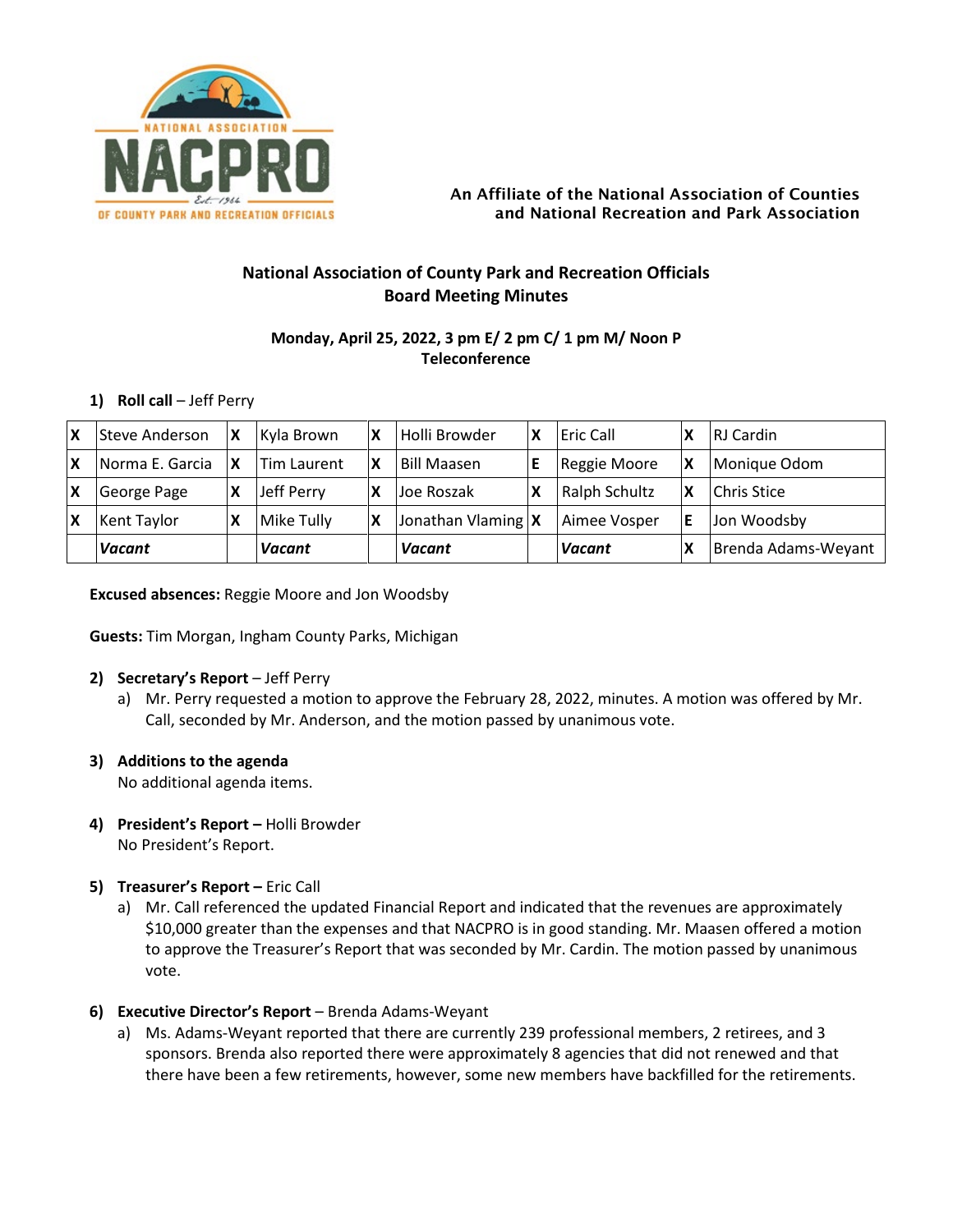- b) Summer meeting registrations A total of 38 registrations have been received for the Summer Meeting, 24 for park tour, 39 for the banquet, and 24 for the workshop. The block for the hotel registrations has been fulfilled. The award order was mistakenly delivered to Brenda. The manufacturer will be paying to have these picked up and sent to George.
- c) Board meeting in Valdosta the Board Meeting will be held Sunday morning, May 15<sup>th</sup> in Valdosta, GA. Is there a need for a virtual meeting option for those unable to attend in person? No, we will not be deliberating on any important issues.
- d) Agenda items for Valdosta board meeting The preliminary agenda items discussed were:
	- Voting on the 2022 NACPRO Slate of Candidates, New Board Members, and Officers
	- Discuss and vote on the America the Beautiful 30x30 resolution
	- Roundtable on use of ARPA Funds in parks
	- Roundtable on park visitation over the past couple of years

# **7) Committee Reports/Business**

**a)** Bylaws Update - Ralph Schultz

Mr. Schultz reviewed the Associate Membership changes to the Bylaws and referenced the draft. A motion to approve the changes was offered by Maasen and seconded by Stice. The motion passed unanimously. The draft bylaws will be shared with the membership for comment and formally adopted at the annual meeting.

# **b)** Social Justice - Joe Roszak

Mr. Roszak reported that he is continuing his work and participation in meetings with the Trust for Public Lands Community Strategies. Joe will report back to the Board with his findings at the August 29<sup>th</sup> meeting. Joe also indicated that NACPRO's idea of creating an award category relating to Social Justice has been a contagious trend across the country.

### **c)** Nominations - Joe Roszak

Mr. Roszak was able personally connect with the proposed 2022 NACPRO Slate of Candidates and he referenced the proposed document that will be voted on at the May 15<sup>th</sup> Annual Meeting (see attached).

### **d)** Legislation – Mike Tully

Mr. Tully provided background and a brief overview of five draft legislative resolutions and one alternate version of America the Beautiful Initiative. The board discussed the resolutions and only had changes for the America the Beautiful resolution. Mr. Vlaming asked for a vote to approve everything but the will be updating the America the Beautiful resolution so that he could start working to get sponsors for the resolutions. Mr. Call made the motion to accept all resolutions except the America the Beautiful resolution and Mr. Anderson seconded the motion. The motion passed by unanimous vote.

Mr. Vlaming will be revising the America the Beautiful resolution for the Legislative Committee to discuss before the annual meeting. The draft resolution will be shared with the board before the annual meeting to solicit comments from board members not attending the annual meeting. The board will review and approve the resolution at the annual meeting.

### **e)** Awards - Aimee Vosper

Ms. Vosper is finalizing the Awards Presentation that will be presented at the Awards Banquet on May 15<sup>th</sup> in Valdosta, Georgia.